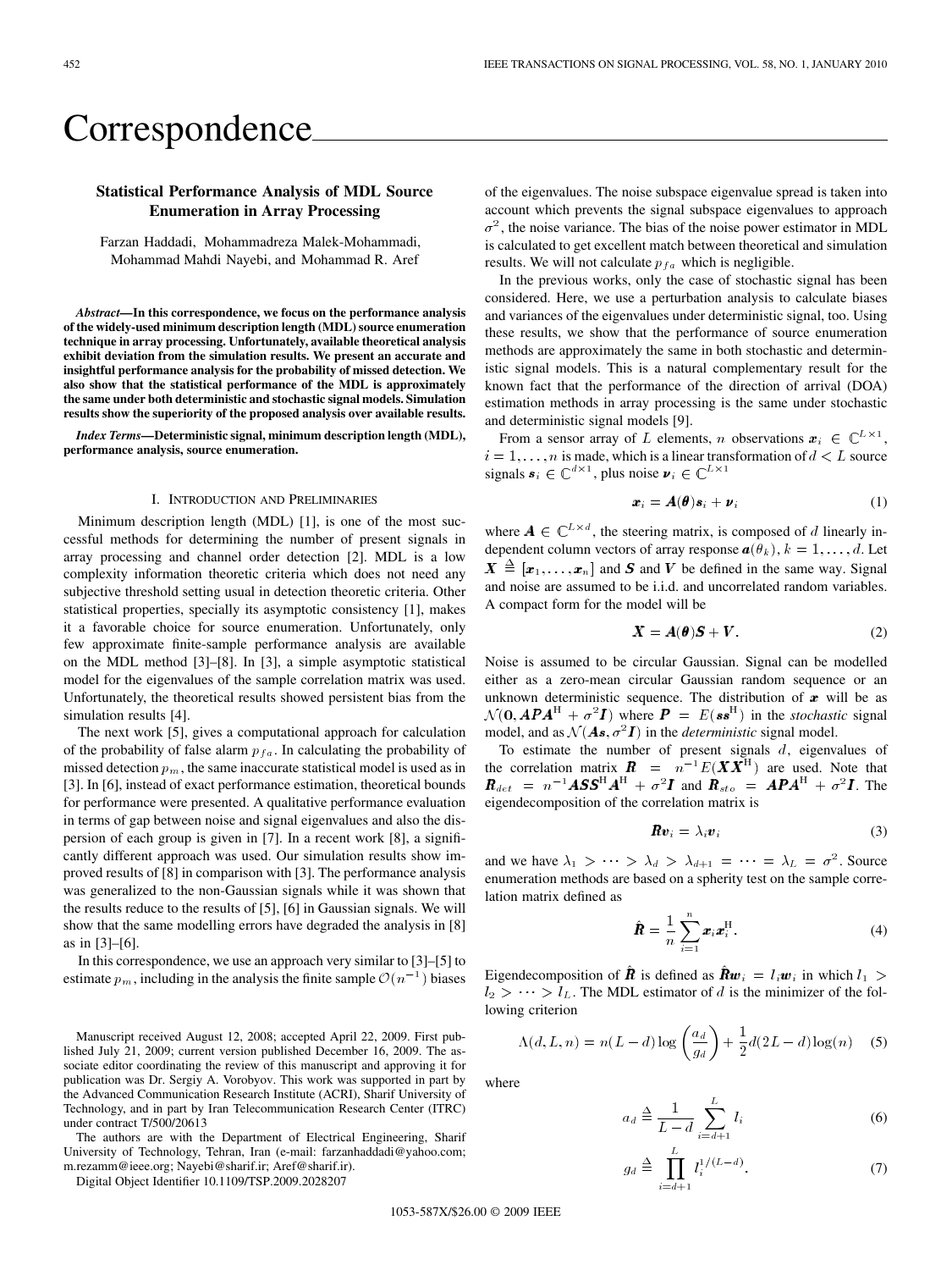The first term in (5) is the generalized likelihood ratio for the test of spherity and the second term is a penalty function preventing overmodeling.

## II. STATISTICAL PROPERTIES OF EIGENVALUES

#### *A. Signal Eigenvalues*

First of all, we derive a result useful for statistical characterization of the signal eigenvalues in the deterministic signal model. Let  $x_i \in$  $x_i$ ,  $i = 1, ..., n$  be i.i.d. observations and  $x_i \sim \mathcal{N}(0, \Sigma)$ . Note that  $\text{vec}(\mathbf{X}) \sim \mathcal{N}(\mathbf{0}, \mathbf{I}_n \otimes \mathbf{\Sigma})$ , where  $\otimes$  is the Kronecker product and  $\text{vec}(\bm{X})$  is the vectorizing operator stacking columns of  $\bm{x}$  in a single column vector. Let  $\alpha$ ,  $\beta$ ,  $\gamma$ ,  $\zeta \in \mathbb{C}^{L \times 1}$  be constant vectors. The Brillinger result states that [10, p. 114]

$$
Cov(\boldsymbol{\alpha}^{\mathrm{H}}\hat{\boldsymbol{R}}\boldsymbol{\beta},\boldsymbol{\gamma}^{\mathrm{H}}\hat{\boldsymbol{R}}\boldsymbol{\zeta})=n^{-1}(\boldsymbol{\alpha}^{\mathrm{H}}\boldsymbol{\Sigma}\boldsymbol{\gamma})(\boldsymbol{\zeta}^{\mathrm{H}}\boldsymbol{\Sigma}\boldsymbol{\beta}).
$$
 (8)

We generalize the Brillinger result to the nonzero-mean case. To the best of our knowledge the following result is new to the literature.

*Lemma 1:* Let  $\text{vec}(\bm{Y}) \sim \mathcal{N}(\text{vec}(\bm{\mu}), \bm{I}_n \otimes \bm{\Sigma}), \text{ where }$  $\mu \triangleq [\mu_1, \ldots, \mu_n]$  and  $Y \triangleq [\mathbf{y}_1, \ldots, \mathbf{y}_n]$ . Then for  $\hat{\mathbf{R}} = n^{-1} \mathbf{Y} Y^{\text{H}}$ and constant vectors  $\alpha$ ,  $\beta$ ,  $\gamma$ ,  $\zeta \in \mathbb{C}^{L \times 1}$ , we will have

$$
c \stackrel{\Delta}{=} \text{Cov}(\boldsymbol{\alpha}^{\text{H}} \hat{\boldsymbol{R}} \boldsymbol{\beta}, \boldsymbol{\gamma}^{\text{H}} \hat{\boldsymbol{R}} \boldsymbol{\zeta})
$$
  
=  $n^{-1}(\boldsymbol{\alpha}^{\text{H}} \boldsymbol{\Sigma} \boldsymbol{\gamma})(\boldsymbol{\zeta}^{\text{H}} \boldsymbol{\Sigma} \boldsymbol{\beta}) + n^{-2}(\boldsymbol{\alpha}^{\text{H}} \boldsymbol{\mu} \boldsymbol{\mu}^{\text{H}} \boldsymbol{\gamma})(\boldsymbol{\zeta}^{\text{H}} \boldsymbol{\Sigma} \boldsymbol{\beta})$   
+  $n^{-2}(\boldsymbol{\alpha}^{\text{H}} \boldsymbol{\Sigma} \boldsymbol{\gamma})(\boldsymbol{\zeta}^{\text{H}} \boldsymbol{\mu} \boldsymbol{\mu}^{\text{H}} \boldsymbol{\beta}).$  (9)

*Proof:* See Appendix I.

We first briefly state useful available results.

*Theorem 1:* Let  $\text{vec}(\bm{X}) \sim \mathcal{N}(\bm{0}, \bm{I}_n \otimes \bm{\Sigma})$ . Then the signal eigenvalues of  $\hat{\boldsymbol{R}}$  in the asymptotic region of  $n \gg 1$  has limiting Gaussian distribution and we have [10], [15]

$$
E(l_i) = \lambda_i + \sum_{j \neq i} \frac{\lambda_i \lambda_j}{n(\lambda_i - \lambda_j)} + \mathcal{O}(n^{-2})
$$
 (10)

$$
Cov(l_i, l_j) = \delta_{ij} n^{-1} \lambda_i^2 + \mathcal{O}(n^{-2})
$$
\n(11)

where  $\delta_{ij}$  is the Kronecker delta function. Now we generalize Theorem I to the non-central case.

*Theorem 2:* Let  $\mathrm{vec}(\bm{X}) \sim \mathcal{N}(\mathrm{vec}(\bm{\mu}), \bm{I}_n \otimes \sigma^2 \bm{I}_L)$ . Then asymptotically for the signal eigenvalues of  $\bm{R}$  we will have

$$
E(l_i) = \lambda_i + \sum_{j \neq i} \frac{(\lambda_i + \lambda_j)\sigma^2 - \sigma^4}{n(\lambda_i - \lambda_j)} + \mathcal{O}(n^{-2})
$$
 (12)

Cov
$$
(l_i, l_j) = \delta_{ij} n^{-1} (2\lambda_i \sigma^2 - \sigma^4) + \mathcal{O}(n^{-2}).
$$
 (13)

*Proof:* See Appendix II.

## *B. Noise Eigenvalues*

The eigenvalues associated with the noise subspace come from a spherical subspace. Therefore, they are not sufficiently separated, but placed tight together around the noise power  $\sigma^2$ . Then, the perturbation analysis in Appendix II is no longer true, since their eigenvectors change dramatically with a small perturbation in  $\bm{R}$ . The distribution of the noise eigenvalues is identical to the noise-only observations in an  $L - d$  dimensional noise subspace with a small negative bias introduced by signal eigenvalues [11]. Here, we introduce two statistical distributions to show that some noise eigenvalues are considerably larger than  $\sigma^2$ . This invalidates the approximations used in [3] for calculating  $p_m$ . In low SNRs, the weakest signal eigenvalue approaches the largest noise eigenvalue but cannot pass it due to the ordering of the eigenvalues. In this subsection, we assume  $\sigma^2 = 1$ .



*1) The Marčenko–Pastur Distribution:* For sufficiently large *n* and L, with  $\gamma = n/L$  and in the null case, the distribution of unordered noise eigenvalues is [11]

$$
g(l) = \frac{\gamma}{2\pi l} \sqrt{(b-l)(l-a)} : a \le l \le b \tag{14}
$$

where  $a = (1 - \gamma^{-1/2})^2$ ,  $b = (1 + \gamma^{-1/2})^2$ , as depicted in Fig. 1. Note that  $g(l)$  is a univariate distribution since it expresses the *bulk* distribution [11] of the eigenvalues, i.e., in the null case, the eigenvalues of the covariance matrix are  $L$  independent samples of this distribution.

*2) The Tracy–Widom Distribution:* The largest eigenvalue of a complex correlation matrix in the null case has a bell-shaped distribution called  $F_2$  with moments [11]

$$
E(l_1) \simeq \mu_{nL} - 1.8\sigma_{nL} \tag{15}
$$

$$
\text{Std}(l_1) \simeq 0.9 \sigma_{nL} \tag{16}
$$

in which

 $\Box$ 

 $\Box$ 

$$
\mu_{nL} = \left(1 + \sqrt{\frac{L}{n}}\right)^2 \tag{17}
$$

$$
\sigma_{nL} = \sqrt{\frac{\mu_{nL}}{n}} \left( \frac{1}{\sqrt{n}} + \frac{1}{\sqrt{L}} \right)^{1/3}.
$$
 (18)

As a numerical example, assume  $n = 100$  and  $L = 10$ , then  $E(l_1) \simeq$ 1.55 and  $\text{Std}(l_1) \simeq 0.09$  which implies that  $l_1 > 1.3$  with high probability. We conclude that the signal eigenvalues should be well larger than  $\sigma^2$ .

## III. PROBABILITY OF MISSED DETECTION

#### *A. Method of Calculation*

In this subsection, using the statistical tools developed in the previous section, we calculate  $p_m$  for MDL method.  $p_{fa}$  is negligible in moderate values of *n* and L. For example, in  $L = 3$  and  $n = 30$ ,  $p_{fa} \approx 0.003$  and decays rapidly when *n* and *L* increase.  $p_m$  can be used to estimate the minimum energy level of a source to be detectable by the system. It can also be used to determine the system capability for resolving very close sources. Then, we concentrate on the  $p_{m1} \stackrel{\Delta}{=} p_m(d=1)$  and  $p_{m2} \stackrel{\Delta}{=} p_m(d=2)$ , although our method can

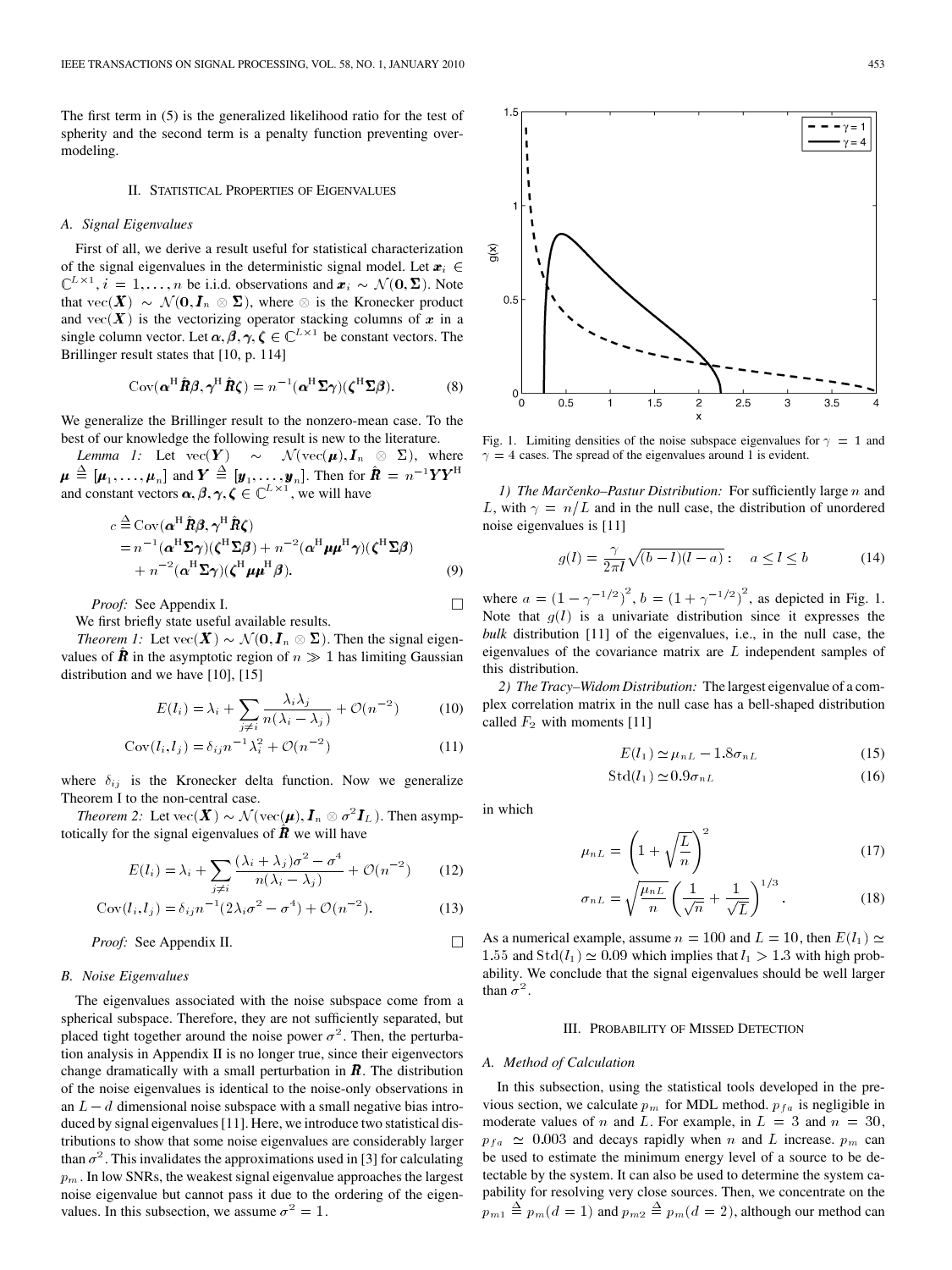be used for the general scenario. Let  $H_1$  denote the situation in which only one source is present

$$
p_{m1} = p(\Lambda(0, L, n) < \Lambda(1, L, n) | H_1). \tag{19}
$$

Using (5) and rearranging the terms in (19) we get

$$
p_{m1} = p\left(L\log\left(\frac{a_0}{g_0}\right) - (L-1)\log\left(\frac{a_1}{g_1}\right) \right) < \frac{1}{2n}(2L-1)\log(n)\right). \quad (20)
$$

By the definition of  $a_d$  in (6), we can write

$$
a_0 = \frac{1}{L}l_1 + \frac{L-1}{L}a_1.
$$
 (21)

Similarly, for the geometric mean using (7) we have

$$
g_0^L = l_1 g_1^{L-1}.
$$
 (22)

Substituting  $(21)$  and  $(22)$  in  $(20)$ , we get  $[3]$ 

$$
p_{m1} = p\left(\log Q_{m1}\left(\frac{l_1}{a_1}\right) < T_1\right) \tag{23}
$$

where

$$
Q_{m1}(x) \triangleq \frac{1}{x} \left( 1 + \frac{x-1}{L} \right)^L \tag{24}
$$

and

$$
T_1 = \frac{1}{2n}(2L - 1)\log(n).
$$
 (25)

In [3], The function  $\log(Q_{m1}(x))$  is approximated by its second order Taylor series near  $x = 1$ . This is one source of avoidable error in the method. The smallest eigenvalue of the signal subspace is greater than the largest eigenvalue of the noise subspace, which is, from Section II-B, larger than  $\sigma^2$ . Also recall that  $a_1 \simeq \sigma^2$ , we conclude that  $x > 1$ . It is evident that the function  $log(Q_{m1}(x))$  is uniformly increasing in the region  $x > 1$ , therefore we can translate the inequality in (23) to a simpler one

$$
p_{m1} = p(x < T_{1x})\tag{26}
$$

where

$$
\log (Q_{m1}(T_{1x})) = T_1. \tag{27}
$$

Using (26), two steps are required for calculation of  $p_m$ , computing  $T_{1x}$  from (27) and determining the statistics of  $x \triangleq l_1/a_1$  in (26).

Unfortunately, (27) cannot be solved analytically for  $T_{1x}$ , then we find an approximate solution in the first step. Rearrange (27) to get

$$
\left(1 + \frac{T_{1x} - 1}{L}\right)^L = T_{1x} e^{T_1}.
$$
 (28)

Expanding the left-hand-side of  $(28)$  to the second order, assuming  $L$ is sufficiently large and solving the resulting quadratic equation, gives a first approximation for  $T_{1x}$ 

$$
T_{1x}^{(1)} = 1 + \sqrt{e^{2T_1} - 1}.
$$
 (29)

Now since the function in left-hand side of (27) is smooth, we can use a first order Taylor series around the solution in (29) to get closer to the exact solution

$$
T_{1x}^{(i+1)} = T_{1x}^{(i)} + \left(T_1 - T_1^{(i)}\right) \frac{T_{1x}^{(i)} + 1}{T_{1x}^{(i)} - 1} \tag{30}
$$

where  $T_1^{(i)}$  depends on  $T_{1x}^{(i)}$  through (27). Application of (30) for a few times gives a very accurate solution. Note that computation of  $T_{1x}$  is done after setting  $n$  and  $L$ , but is not dependent on the SNR.

The next step in calculating  $p_{m1}$  is determining the statistics of x. From (10) and (11), we can see that  $l_1$  is distributed as

$$
l_1 \sim \mathcal{N}\left(\lambda_1 + \frac{(L-1)\lambda_1\sigma^2}{n(\lambda_1 - \sigma^2)}, \frac{\lambda_1^2}{n}\right). \tag{31}
$$

In [3]–[5], the bias term of  $l_1$  is not considered, while a numerical example can clarify the point. Assume that  $n = 100, L = 10$ , and  $\sigma^2 = 1$ . In the SNR in which  $p_{m1}$  starts to become large,  $\lambda_1 = 1.5$ ,  $E(l_1) = 2.2$ , and  $Std(l_1) = 0.15$ . Therefore, overlooking the bias term (0.7) introduces large error to the analysis. Since in the critical SNRs, the signal eigenvalue get closer to the noise eigenvalues, the denominator in (10) reduces and the bias term gets large.

In the null case,  $E(a_0) = (1/L)E(\text{Tr}(\hat{\boldsymbol{R}})) = \sigma^2 = 1$ , which recommends that  $E(a_1|H_1) = \sigma^2$ . But a signal eigenvalue can cause a negative bias on  $a_1$ , numerically about 2%. Then, although we neglect the variance of  $a_1$  which is very small compared to the variance of  $l_1$ , we should take into account the bias to achieve an exact performance evaluation. In fact, the variances of the eigenvalues (regardless of being a noise eigenvalue or a signal one) increases with the mean of the eigenvalue. This can be seen in the simulations and can be justified for the noise eigenvalues with noticing the decay of the Marčenko–Pastur distribution in Fig. 1 which results in increasing variance of its order statistics. The variance of any order statistic of a distribution is inversely proportional to the squared value of the distribution in the vicinity of the mean value of that order statistics. A classical example of this fact is the variance of the median. For the signal eigenvalues, this is already shown in (11) and (13). This fact, along with the averaging in the calculation of  $a_1$  shows that its variance is negligible in the analysis. To calculate the bias, note that  $E(l_1) + (L-1)E(a_1) = E(\text{Tr}(\hat{\boldsymbol{R}})) =$  $\operatorname{Tr}(\mathbf{R}) = \lambda_1 + (L - 1)\sigma^2$ . This besides (10) gives [16]

$$
H_1 : a_1 \simeq \sigma^2 - \frac{\sigma^2 \lambda_1}{n(\lambda_1 - \sigma^2)}.
$$
 (32)

Using (31) and (32), the distribution of  $x$  is determined as a Gaussian random variable with known mean  $\mu_x$  and variance  $\sigma_x^2$ . Then,  $p_{m1}$  can be calculated as

$$
p_{m1} = 1 - Q\left(\frac{T_{1x} - \mu_x}{\sigma_x}\right) \tag{33}
$$

in which

$$
Q(t) = \int_{t}^{\infty} \frac{1}{\sqrt{2\pi}} e^{-\frac{u^2}{2}} du.
$$
 (34)

The same procedure can be used to calculate  $p_{m2}$ . The following approximation is widely used and justified in the literature [3, eq. (24)], [5, eq. (II.3a)]:

$$
p_{m2} \simeq p\left(\Lambda(1, L, n) < \Lambda(2, L, n)|H_2\right). \tag{35}
$$

It basically states that the probability of missing one of the sources is very larger than missing both of them. We drop the details and just give some of the points important in the calculation of  $p_{m2}$ :

$$
p_{m2} = p\left(\log Q_{m2}\left(\frac{l_2}{a_2}\right) < T_2\right) \tag{36}
$$

in which the threshold  $T_2$  and the function  $Q_{m2}$  are defined as

$$
T_2 = \frac{1}{2n}(2L - 3)\log(n)
$$
 (37)

$$
Q_{m2}(x) = \frac{1}{x} \left( 1 + \frac{x-1}{L-1} \right)^{L-1}
$$
 (38)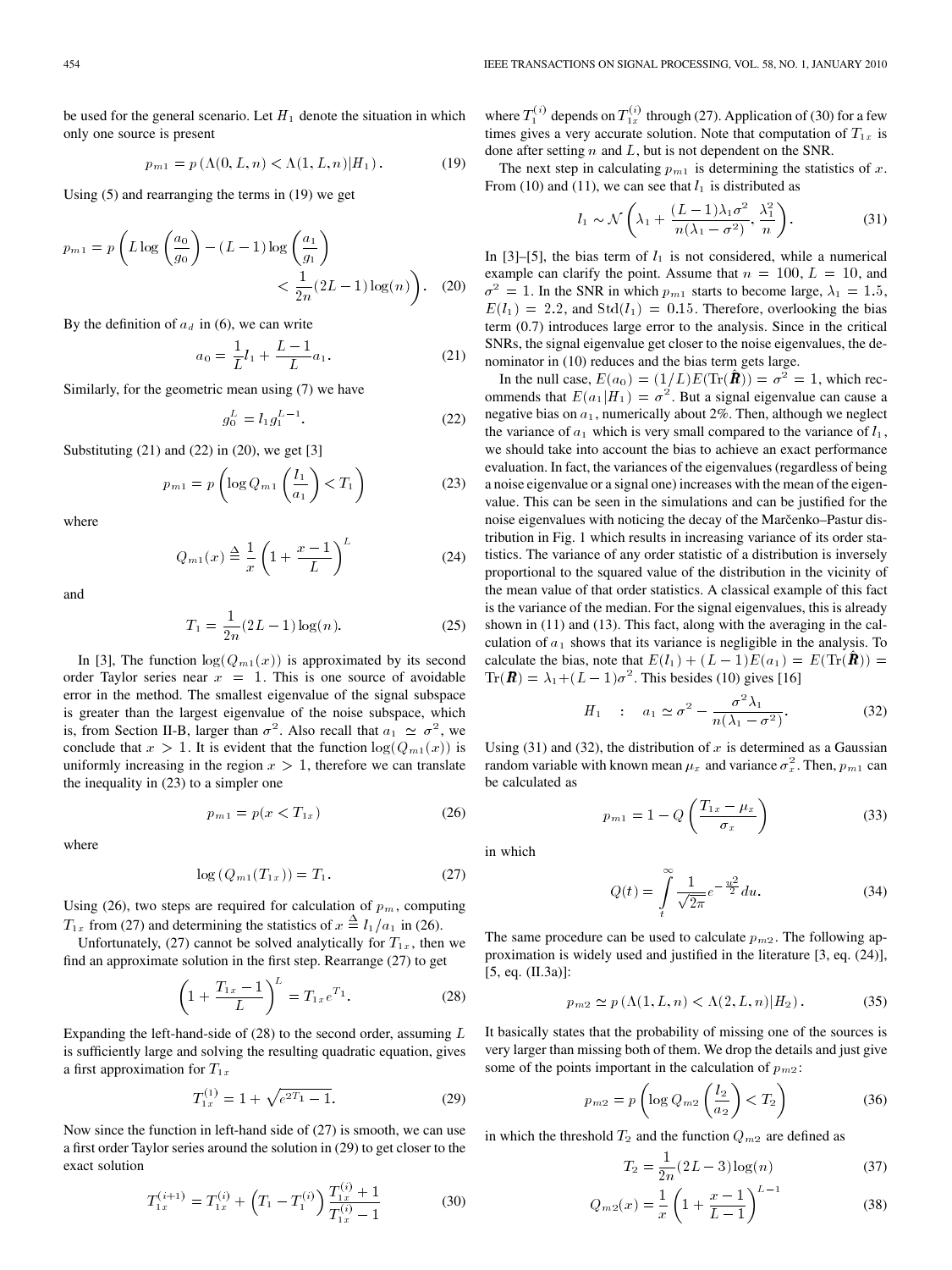$$
x \stackrel{\Delta}{=} \frac{l_2}{a_2}.\tag{39}
$$

The recursive equation to estimate the threshold  $T_{2x}$  will be

$$
T_{2x}^{(i+1)} = T_{2x}^{(i)} + \left(T_2 - T_2^{(i)}\right) \frac{T_{2x}^{(i)} \left(L - 2 + T_{2x}^{(i)}\right)}{\left(L - 2\right) \left(T_{2x}^{(i)} - 1\right)}.
$$
 (40)

The distribution of  $l_2$  will be

$$
l_2 \sim \mathcal{N}\left(\lambda_2 + \frac{(L-2)\lambda_2\sigma^2}{n(\lambda_2 - \sigma^2)} - \frac{\lambda_1\lambda_2}{n(\lambda_1 - \lambda_2)}, \frac{\lambda_2^2}{n}\right). \tag{41}
$$

 $a_2$  will have a negligible variance and can be estimated by its mean value

$$
H_2 : E(a_2) = \sigma^2 - \frac{\sigma^2 \lambda_1}{n(\lambda_1 - \sigma^2)} - \frac{\sigma^2 \lambda_2}{n(\lambda_2 - \sigma^2)}.
$$
 (42)

Now, using (41) and (42), the distribution of  $x$  in (39) can be found and  $p_{m2}$  is achieved as in (33). The same procedure can be used for determining  $p_m$  in any number of sources.

## *B. Deterministic Signal Model*

Although the first- and second-order statistical properties of the signal subspace eigenvalues are different under stochastic and deterministic signal models, the performance of the MDL is the same under two models. As explained in Section III-A,  $p_m$  depends on the statistics of the weakest signal eigenvalue  $l_d$ . We show that these statistics grow similar under two models when  $l_d$  approaches the noise eigenvalues. Note that, for a fair comparison of the two signal models, the signal second-order characteristics should be the same (see, e.g. [9, sec. V]). Therefore, we have  $\lim_{n\to\infty} S_{\det} S_{\det}^H/n = E(s_{\text{sto}} s_{\text{sto}}^H)$ , which results in  $\mathbf{R}_{\text{det}} = \mathbf{R}_{\text{sto}}$  and hence  $\lambda_{i \text{ det}} = \lambda_{i \text{ sto}}, i = 1, \dots, L$ . In the situations where  $p_m$  starts to grow large,  $l_d$  is barely larger than the noise eigenvalues,  $\lambda_d \simeq \sigma^2$ , then from (12) we have

$$
E(l_{d \det}) \simeq \lambda_d + \sum_{i \neq d} \frac{\sigma^2 \lambda_i}{n(\sigma^2 - \lambda_i)}
$$
(43)

which is the same as (10) in stochastic signal model. For the variances, we assume that  $\lambda_d$  has approached the upper limit of the noise eigenvalues

$$
\lambda_d \simeq \sigma^2 \left( 1 + \sqrt{\frac{L}{n}} \right)^2 \tag{44}
$$

which is the upper limit of the Marcenko–Pastur distribution in (14). Note that, as signal power reduces, its eigenvalue approaches the noise eigenvalues roughly about  $\sigma^2$ . But  $\lambda_d$  cannot be smaller than the largest noise eigenvalue due to the sorting of the eigenvalues. Then as the SNR reduces,  $\lambda_d$  approaches the upper limit of the noise eigenvalues about (44). In fact, we are using a better approximation for  $\lambda_d$  in calculating the variance in (44) rather than in calculating the expectation in (43). Assuming  $L \ll n$ , a first-order expansion of (44) can be used in (11) to give

$$
Var_{\text{sto}}(l_d) = \frac{1}{n} \lambda_d^2 \simeq \frac{1}{n} \sigma^4 \left( 1 + 4\sqrt{\frac{L}{n}} \right) \tag{45}
$$

and in (13) to give

$$
\operatorname{Var}_{\det}(l_d) = \frac{1}{n} (2\lambda_d \sigma^2 - \sigma^4)
$$

$$
\simeq \frac{1}{n} \sigma^4 \left[ 2\left(1 + 2\sqrt{\frac{L}{n}}\right) - 1 \right]
$$
(46)

which reduces to the result in  $(45)$  and we can conclude that the variance of  $l_d$  is the same under two models in low SNRs. Hence,  $p_m$  is



Fig. 2.  $p_{m2}$  of MDL method when number of sensors  $L = 10$ , and number of snapshots  $n = 100$ .

approximately the same under two signal models. This is in harmony with the same result in the DOA estimation problem, where the performance of the estimators are the same under two signal model [9].

## IV. SIMULATION RESULTS

In this section, simulation results are presented to support the theoretical derivations. We consider  $p_m$  in different conditions of number of snapshots  $n$ , and number of sensors  $L$  in a uniform linear array with half-wavelength inter-element distance. Our estimate is compared with [3] and [8]. Results are presented for two closely spaced sources in  $p_{m2}$ , and one source in  $p_{m1}$ . When the sources get closer to each other, the weaker signal eigenvalue approaches the noise eigenvalues and possibly miss will occur. Therefore, for a fixed angular distance of the sources, a minimum SNR is required for the array to be able to detect both sources.

Two equally powered uncorrelated signal sources in  $\pm 2^{\circ}$  are assumed. The SNR is defined as the ratio of each signal variance to noise variance (i.e. sensor SNR). Figs. 2, 3, and 4 show the corresponding results for  $p_{m2}$  different situations in terms of  $n$  and  $L$ . Fig. 5 presents the results for  $p_{m1}$  in the worst case of parameters. The superiority of our method in estimating the simulation results is evident. In Fig. 2, simulation results are presented for both deterministic and stochastic signals, which confirms the approximate equality of  $p_m$  under two models. This equality improves as the number of observations  $n$  increases. Note that our method is used to estimate  $p_m$  under stochastic signal model in Fig. 2. The analysis in [3] underestimates  $p_m$  with a horizontal distance of about 0.5–2 dB. In fact, this method improves when  $n$  gets larger since in this situation, the neglected biases reduce. The estimate of [8] is better than [3], with overestimation of  $p_m$  equivalent with a horizontal distance about 0.5–1 dB. Note that in the extreme case of  $L = 32$  and  $n = 64$  of Fig. 4, our analysis starts to degrade since the asymptotic assumption is no longer valid. Though, in most cases, our estimate exhibits horizontal distance of about 0.03 dB.

We have seen that the analysis in [3]–[5] lacks the inclusion of biases of the eigenvalues and also suffers from some inaccurate approximations. But the analysis in [8] requires more scrutiny since as we have seen in the simulation results, this analysis gives completely different results from [3]. Authors in [8] use asymptotic conditions to show that  $\Lambda(d-1) - \Lambda(d)$  converges in distribution to a Gaussian random variable with mean  $\mu$  and variance  $\sigma^2$ . Simulations show that although the formula derived for  $\sigma^2$  in [8] is a very good estimate of the empirical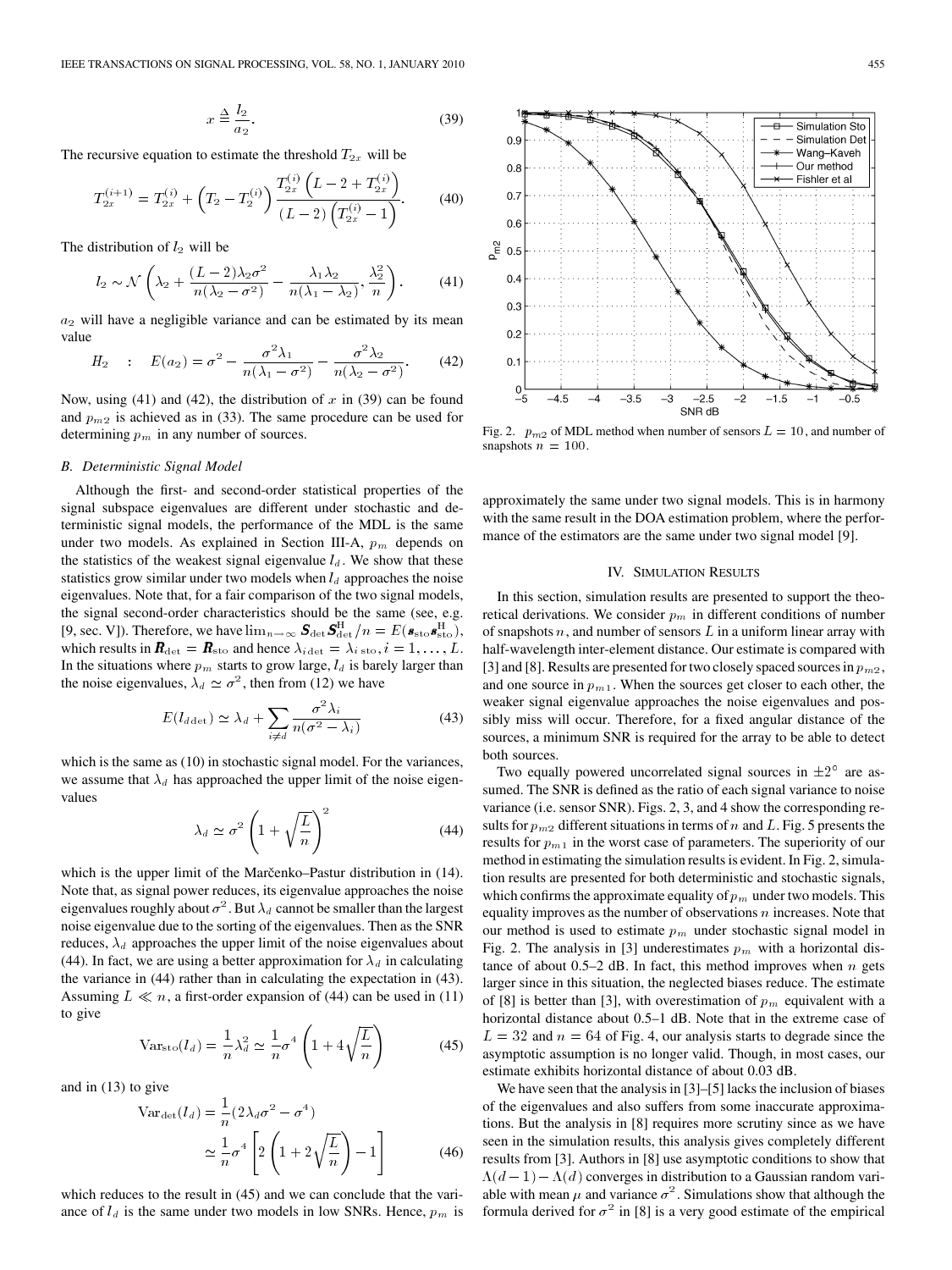Fig. 3.  $p_{m2}$  of MDL method when number of sensors  $L = 10$ , and number of snapshots  $n = 900$ .

 $-6.5$ 

SNR dB

-6

 $-5.5$ 

Simulation

 $-8$ 

-9

Wang-Kavel Our method Fishler et al

 $-7$ 

Simulation

Wang-Kaveh

Our method Fishler et al



 $-10$ 

SNR dB

 $-11$ 



Fig. 5.  $p_{m1}$  of MDL method when number of sensors  $L = 32$ , and number of snapshots  $n = 64$ .



Fig. 6.  $p_{m2}$  of MDL method when number of sensors  $L = 7$ , and number of snapshots  $n = 900$ . The performance prediction method in [8] works well in this set of parameters.

value, the same is not true for the mean  $\mu$ , which in fact shows considerable deviation. This disagreement is present in small  $n$  as well as large  $n$  conditions. The derived result for the mean of the Gaussian distribution in [8, eq. (19)] is

$$
\mu = n \log \left( \frac{\sigma_n^2}{\lambda_d} \left[ 1 + \frac{1}{L - d + 1} \left( \frac{\lambda_d}{\sigma_n^2} - 1 \right) \right]^{L - d + 1} \right) + 0.5(2d - 2L - 1) \log(n) \quad (47)
$$

which is  $n \log Q_{md}(x)$  plus some nonrandom term in the notation of our analysis. Now, it is evident that (47) is derived assuming  $E(l_i) =$  $\lambda_i$  for signal subspace and  $E(a_d) = \sigma_n^2$ , thus every biases in the distribution of  $l_i$  and  $a_d$  is ignored. Additionally, Although we can assume the distribution of  $x$  to be Gaussian, it is not easy to assume normality for the function  $\Lambda(d-1) - \Lambda(d)$  since it is a highly nonlinear function of  $x$ . Simulations show that the normality assumption is approximately valid only for large values of n, say  $n \approx 1000$ . Another issue is that nonlinearity of the function  $log(Q_{md}(x))$  move the mean of the distribution which is not taken into account.

Here, we will give further simulation results that compare our analysis with the one presented in [8]. We assume the same conditions as in [8, Fig. 1] which is  $n = 900, L = 7$ , and two Gaussian sources in  $\theta = \left[-5^{\circ} + 10^{\circ}\right]$ . The results are shown in Fig. 6, where the experimental performance of MDL method is accurately predicted by both our method and the method presented in [8]. Although from a theoretical point of view, the method of [8] is not comprehensive enough, in this special case of parameters it works well. If we change the sources DOAs and keep every other parameters unchanged we will see that the predictions of [8] degrades. Fig. 7 shows the experimental results and theoretical predictions when sources are in  $\theta = \left[-5^{\circ} 20^{\circ}\right]$ . It is evident that the method of [8] does not work well anymore while our method is still accurate. Note that we have investigated its performance when sources are very close to each other in our previous simulation results where the method in [8] failed to predict the performance accurately. Therefore, the method in [8] cannot be a reliable method of analytical performance calculation.

## V. CONCLUSION

An accurate performance analysis for the probability of missed detection of the MDL source enumeration method was presented. Statistical characterization of the principal components of the covariance matrix helped to take good assumptions and approximation which resulted

 $\Omega$ 

 $0.8$ 

 $0.7$ 

 $0.6$ 

 $0.3$  $0.2$ 

 $0.1$ 

 $0.9$ 

 $0.8$  $0.7$  $0.6$ 

 $^{0}_{-13}$ 

 $-12$ 

 $P_{m2}$  $0.5$  $0.4$  $0.3$  $0.2$  $0.1$ 

 $^{0}_{-8}$ 

 $-7.5$ 

 $P_{m2}$  $0.5$  $0.4$